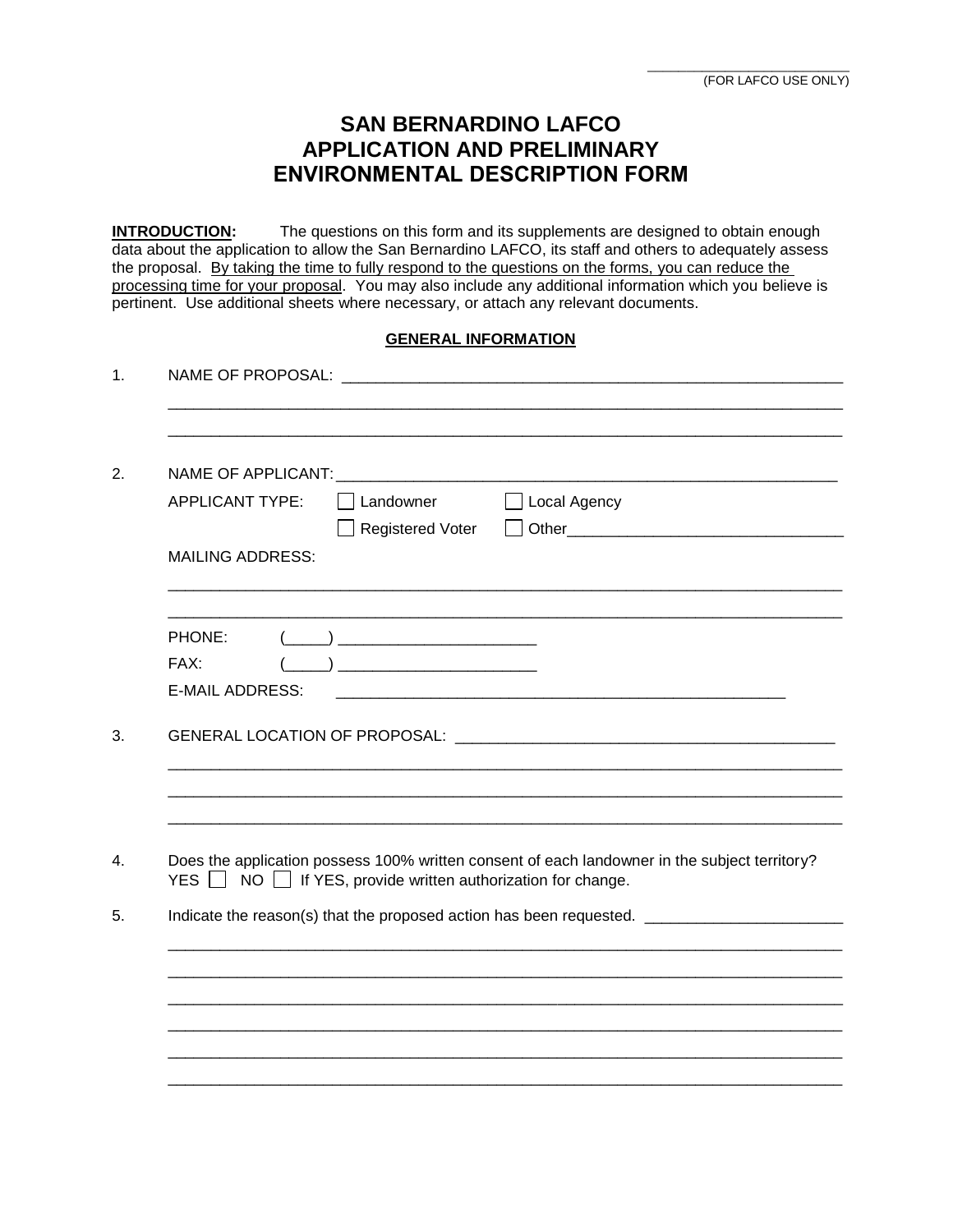#### **LAND USE AND DEVELOPMENT POTENTIAL**

\_\_\_\_\_\_\_\_\_\_\_\_\_\_\_\_\_\_\_\_\_\_\_\_\_\_\_\_\_\_\_\_\_\_\_\_\_\_\_\_\_\_\_\_\_\_\_\_\_\_\_\_\_\_\_\_\_\_\_\_\_\_\_\_\_\_\_\_\_\_\_\_\_\_\_\_\_\_

\_\_\_\_\_\_\_\_\_\_\_\_\_\_\_\_\_\_\_\_\_\_\_\_\_\_\_\_\_\_\_\_\_\_\_\_\_\_\_\_\_\_\_\_\_\_\_\_\_\_\_\_\_\_\_\_\_\_\_\_\_\_\_\_\_\_\_\_\_\_\_\_\_\_\_\_\_\_\_

\_\_\_\_\_\_\_\_\_\_\_\_\_\_\_\_\_\_\_\_\_\_\_\_\_\_\_\_\_\_\_\_\_\_\_\_\_\_\_\_\_\_\_\_\_\_\_\_\_\_\_\_\_\_\_\_\_\_\_\_\_\_\_\_\_\_\_\_\_\_\_\_\_\_\_\_\_\_

\_\_\_\_\_\_\_\_\_\_\_\_\_\_\_\_\_\_\_\_\_\_\_\_\_\_\_\_\_\_\_\_\_\_\_\_\_\_\_\_\_\_\_\_\_\_\_\_\_\_\_\_\_\_\_\_\_\_\_\_\_\_\_\_\_\_\_\_\_\_\_\_\_\_\_\_\_\_ \_\_\_\_\_\_\_\_\_\_\_\_\_\_\_\_\_\_\_\_\_\_\_\_\_\_\_\_\_\_\_\_\_\_\_\_\_\_\_\_\_\_\_\_\_\_\_\_\_\_\_\_\_\_\_\_\_\_\_\_\_\_\_\_\_\_\_\_\_\_\_\_\_\_\_\_\_\_ \_\_\_\_\_\_\_\_\_\_\_\_\_\_\_\_\_\_\_\_\_\_\_\_\_\_\_\_\_\_\_\_\_\_\_\_\_\_\_\_\_\_\_\_\_\_\_\_\_\_\_\_\_\_\_\_\_\_\_\_\_\_\_\_\_\_\_\_\_\_\_\_\_\_\_\_\_\_

- 1. Total land area of subject territory (defined in acres):
- 2. Current dwelling units within area classified by type (single-family residential, multi-family [duplex, four-plex, 10-unit], apartments)
- 3. Approximate current population within area:
- 4. Indicate the General Plan designation(s) of the affected city (if any) and uses permitted by this designation(s):

San Bernardino County General Plan designation(s) and uses permitted by this designation(s):

\_\_\_\_\_\_\_\_\_\_\_\_\_\_\_\_\_\_\_\_\_\_\_\_\_\_\_\_\_\_\_\_\_\_\_\_\_\_\_\_\_\_\_\_\_\_\_\_\_\_\_\_\_\_\_\_\_\_\_\_\_\_\_\_\_\_\_\_\_\_\_\_\_\_\_\_\_\_ \_\_\_\_\_\_\_\_\_\_\_\_\_\_\_\_\_\_\_\_\_\_\_\_\_\_\_\_\_\_\_\_\_\_\_\_\_\_\_\_\_\_\_\_\_\_\_\_\_\_\_\_\_\_\_\_\_\_\_\_\_\_\_\_\_\_\_\_\_\_\_\_\_\_\_\_\_\_ \_\_\_\_\_\_\_\_\_\_\_\_\_\_\_\_\_\_\_\_\_\_\_\_\_\_\_\_\_\_\_\_\_\_\_\_\_\_\_\_\_\_\_\_\_\_\_\_\_\_\_\_\_\_\_\_\_\_\_\_\_\_\_\_\_\_\_\_\_\_\_\_\_\_\_\_\_\_

\_\_\_\_\_\_\_\_\_\_\_\_\_\_\_\_\_\_\_\_\_\_\_\_\_\_\_\_\_\_\_\_\_\_\_\_\_\_\_\_\_\_\_\_\_\_\_\_\_\_\_\_\_\_\_\_\_\_\_\_\_\_\_\_\_\_\_\_\_\_\_\_\_\_\_\_\_\_\_ \_\_\_\_\_\_\_\_\_\_\_\_\_\_\_\_\_\_\_\_\_\_\_\_\_\_\_\_\_\_\_\_\_\_\_\_\_\_\_\_\_\_\_\_\_\_\_\_\_\_\_\_\_\_\_\_\_\_\_\_\_\_\_\_\_\_\_\_\_\_\_\_\_\_\_\_\_\_\_ \_\_\_\_\_\_\_\_\_\_\_\_\_\_\_\_\_\_\_\_\_\_\_\_\_\_\_\_\_\_\_\_\_\_\_\_\_\_\_\_\_\_\_\_\_\_\_\_\_\_\_\_\_\_\_\_\_\_\_\_\_\_\_\_\_\_\_\_\_\_\_\_\_\_\_\_\_\_\_

\_\_\_\_\_\_\_\_\_\_\_\_\_\_\_\_\_\_\_\_\_\_\_\_\_\_\_\_\_\_\_\_\_\_\_\_\_\_\_\_\_\_\_\_\_\_\_\_\_\_\_\_\_\_\_\_\_\_\_\_\_\_\_\_\_\_\_\_\_\_\_\_\_\_\_\_\_\_\_ \_\_\_\_\_\_\_\_\_\_\_\_\_\_\_\_\_\_\_\_\_\_\_\_\_\_\_\_\_\_\_\_\_\_\_\_\_\_\_\_\_\_\_\_\_\_\_\_\_\_\_\_\_\_\_\_\_\_\_\_\_\_\_\_\_\_\_\_\_\_\_\_\_\_\_\_\_\_\_ \_\_\_\_\_\_\_\_\_\_\_\_\_\_\_\_\_\_\_\_\_\_\_\_\_\_\_\_\_\_\_\_\_\_\_\_\_\_\_\_\_\_\_\_\_\_\_\_\_\_\_\_\_\_\_\_\_\_\_\_\_\_\_\_\_\_\_\_\_\_\_\_\_\_\_\_\_\_\_

\_\_\_\_\_\_\_\_\_\_\_\_\_\_\_\_\_\_\_\_\_\_\_\_\_\_\_\_\_\_\_\_\_\_\_\_\_\_\_\_\_\_\_\_\_\_\_\_\_\_\_\_\_\_\_\_\_\_\_\_\_\_\_\_\_\_\_\_\_\_\_\_\_\_\_\_\_\_\_ \_\_\_\_\_\_\_\_\_\_\_\_\_\_\_\_\_\_\_\_\_\_\_\_\_\_\_\_\_\_\_\_\_\_\_\_\_\_\_\_\_\_\_\_\_\_\_\_\_\_\_\_\_\_\_\_\_\_\_\_\_\_\_\_\_\_\_\_\_\_\_\_\_\_\_\_\_\_\_ \_\_\_\_\_\_\_\_\_\_\_\_\_\_\_\_\_\_\_\_\_\_\_\_\_\_\_\_\_\_\_\_\_\_\_\_\_\_\_\_\_\_\_\_\_\_\_\_\_\_\_\_\_\_\_\_\_\_\_\_\_\_\_\_\_\_\_\_\_\_\_\_\_\_\_\_\_\_\_

\_\_\_\_\_\_\_\_\_\_\_\_\_\_\_\_\_\_\_\_\_\_\_\_\_\_\_\_\_\_\_\_\_\_\_\_\_\_\_\_\_\_\_\_\_\_\_\_\_\_\_\_\_\_\_\_\_\_\_\_\_\_\_\_\_\_\_\_\_\_\_\_\_\_\_\_\_\_\_ \_\_\_\_\_\_\_\_\_\_\_\_\_\_\_\_\_\_\_\_\_\_\_\_\_\_\_\_\_\_\_\_\_\_\_\_\_\_\_\_\_\_\_\_\_\_\_\_\_\_\_\_\_\_\_\_\_\_\_\_\_\_\_\_\_\_\_\_\_\_\_\_\_\_\_\_\_\_\_ \_\_\_\_\_\_\_\_\_\_\_\_\_\_\_\_\_\_\_\_\_\_\_\_\_\_\_\_\_\_\_\_\_\_\_\_\_\_\_\_\_\_\_\_\_\_\_\_\_\_\_\_\_\_\_\_\_\_\_\_\_\_\_\_\_\_\_\_\_\_\_\_\_\_\_\_\_\_

- 5. Describe any special land use concerns expressed in the above plans. In addition, for a City Annexation or Reorganization, provide a discussion of the land use plan's consistency with the regional transportation plan as adopted pursuant to Government Code Section 65080 for the subject territory:
- 6. Indicate the existing use of the subject territory.

What is the proposed land use?

7. Will the proposal require public services from any agency or district which is currently operating at or near capacity (including sewer, water, police, fire, or schools)? YES  $\Box$  NO  $\Box$  If YES, please<br>oxplain explain.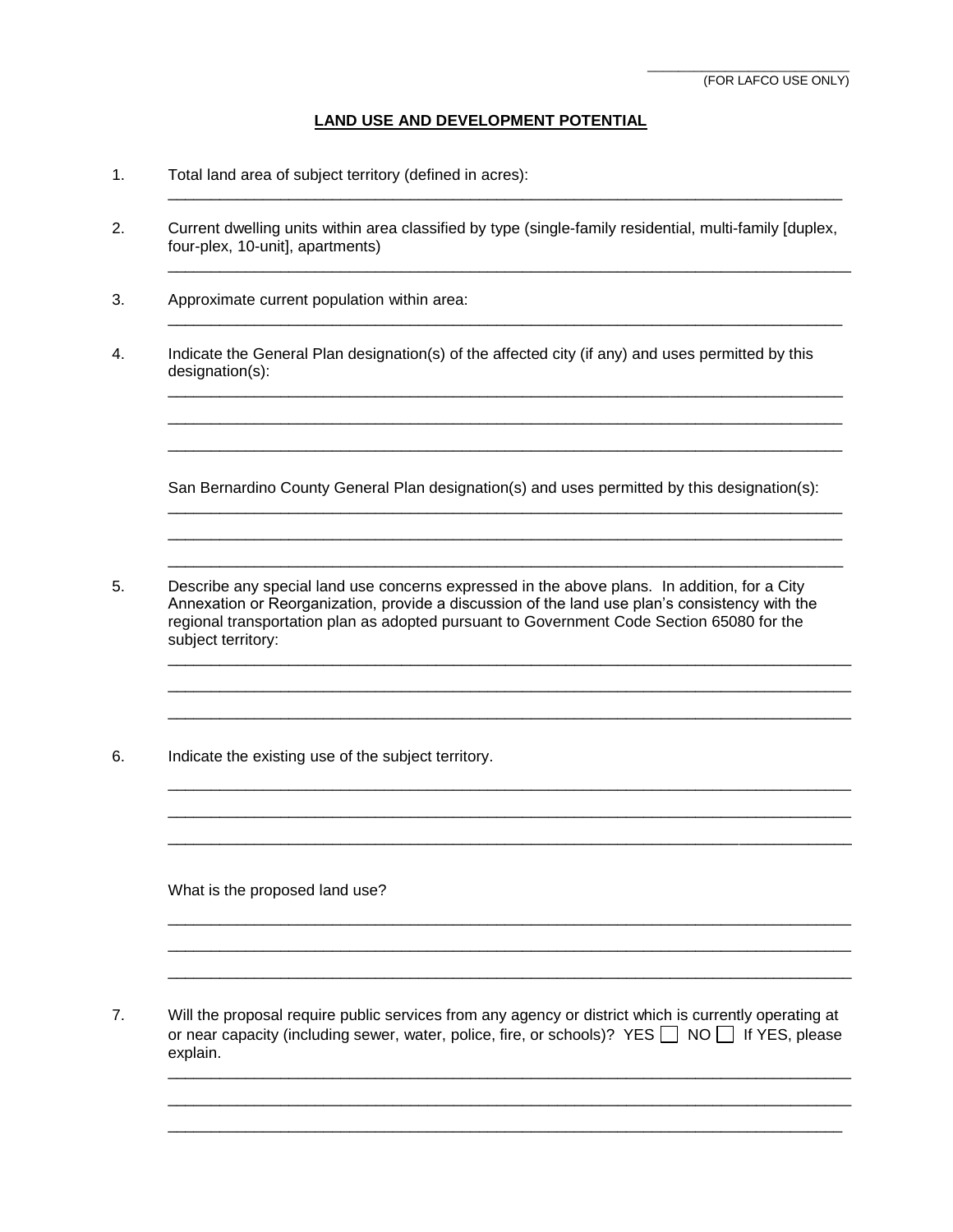8. On the following list, indicate if any portion of the territory contains the following by placing a checkmark next to the item:

| <b>Agricultural Land Uses</b>                               |  | <b>Agricultural Preserve Designation</b> |
|-------------------------------------------------------------|--|------------------------------------------|
| <b>Williamson Act Contract</b>                              |  | Area where Special Permits are Required  |
| Any other unusual features of the area or permits required: |  |                                          |

\_\_\_\_\_\_\_\_\_\_\_\_\_\_\_\_\_\_\_\_\_\_\_\_\_\_\_\_\_\_\_\_\_\_\_\_\_\_\_\_\_\_\_\_\_\_\_\_\_\_\_\_\_\_\_\_\_\_\_\_\_\_\_\_\_\_\_\_\_\_\_\_\_\_\_\_\_\_\_

\_\_\_\_\_\_\_\_\_\_\_\_\_\_\_\_\_\_\_\_\_\_\_\_\_\_\_\_\_\_\_\_\_\_\_\_\_\_\_\_\_\_\_\_\_\_\_\_\_\_\_\_\_\_\_\_\_\_\_\_\_\_\_\_\_\_\_\_\_\_\_\_\_\_\_\_\_\_\_ \_\_\_\_\_\_\_\_\_\_\_\_\_\_\_\_\_\_\_\_\_\_\_\_\_\_\_\_\_\_\_\_\_\_\_\_\_\_\_\_\_\_\_\_\_\_\_\_\_\_\_\_\_\_\_\_\_\_\_\_\_\_\_\_\_\_\_\_\_\_\_\_\_\_\_\_\_\_\_ \_\_\_\_\_\_\_\_\_\_\_\_\_\_\_\_\_\_\_\_\_\_\_\_\_\_\_\_\_\_\_\_\_\_\_\_\_\_\_\_\_\_\_\_\_\_\_\_\_\_\_\_\_\_\_\_\_\_\_\_\_\_\_\_\_\_\_\_\_\_\_\_\_\_\_\_\_\_\_

9. Provide a narrative response to the following factor of consideration as identified in §56668(p): *The extent to which the proposal will promote environmental justice. As used in this subdivision, "environmental justice" means the fair treatment of people of all races, cultures, and incomes with respect to the location of public facilities and the provision of public services:*

### **ENVIRONMENTAL INFORMATION**

| Describe any existing improvements on the subject territory as % of total area. |                             |              |                                                                                                                                                                                                                                           |  |  |
|---------------------------------------------------------------------------------|-----------------------------|--------------|-------------------------------------------------------------------------------------------------------------------------------------------------------------------------------------------------------------------------------------------|--|--|
| Residential ________________%                                                   |                             | Agricultural | $\%$<br><u> Alexandria de la conte</u>                                                                                                                                                                                                    |  |  |
| Commercial _________________%                                                   |                             | Vacant       | %<br><b>Contract Contract Contract Contract Contract Contract Contract Contract Contract Contract Contract Contract Contract Contract Contract Contract Contract Contract Contract Contract Contract Contract Contract Contract Contr</b> |  |  |
| Industrial                                                                      | $\sim$ $\sim$ $\sim$ $\sim$ | Other        | %<br><b>Contract Contract Contract Contract Contract Contract Contract Contract Contract Contract Contract Contract Contract Contract Contract Contract Contract Contract Contract Contract Contract Contract Contract Contract Contr</b> |  |  |
| Describe the surrounding land uses:                                             |                             |              |                                                                                                                                                                                                                                           |  |  |
| <b>NORTH</b>                                                                    |                             |              |                                                                                                                                                                                                                                           |  |  |
| <b>EAST</b>                                                                     |                             |              |                                                                                                                                                                                                                                           |  |  |
| <b>SOUTH</b>                                                                    |                             |              |                                                                                                                                                                                                                                           |  |  |
| <b>WEST</b>                                                                     |                             |              |                                                                                                                                                                                                                                           |  |  |

\_\_\_\_\_\_\_\_\_\_\_\_\_\_\_\_\_\_\_\_\_\_\_\_\_\_\_\_\_\_\_\_\_\_\_\_\_\_\_\_\_\_\_\_\_\_\_\_\_\_\_\_\_\_\_\_\_\_\_\_\_\_\_\_\_\_\_\_\_\_\_\_\_\_\_\_\_\_\_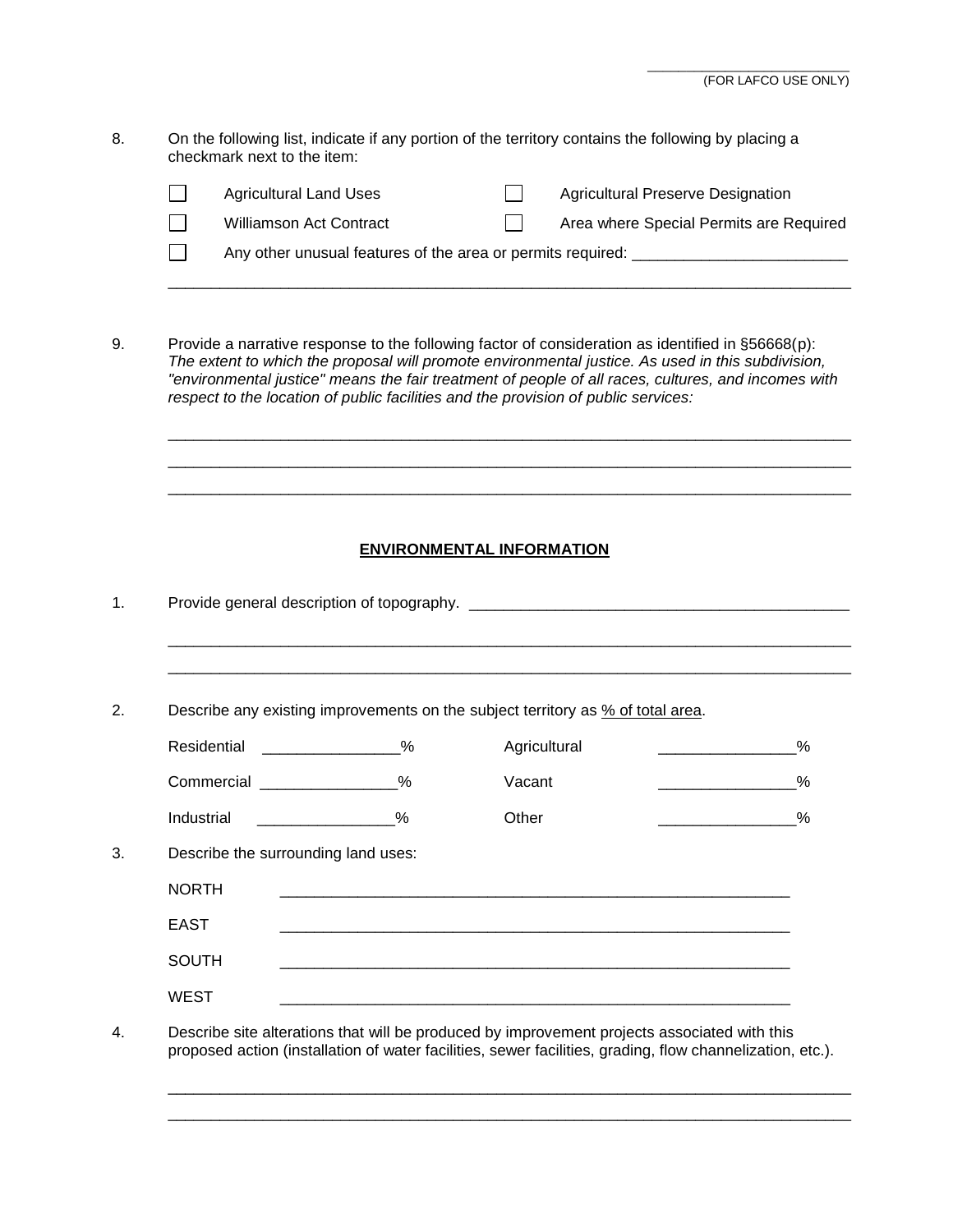| 5.              | Will service extensions accomplished by this proposal induce growth on this site? YES $\Box$<br>NO   Adjacent sites? YES   NO   Unincorporated   Incorporated |                                                                                                           |
|-----------------|---------------------------------------------------------------------------------------------------------------------------------------------------------------|-----------------------------------------------------------------------------------------------------------|
|                 |                                                                                                                                                               |                                                                                                           |
| 6.              | Are there any existing out-of-agency service contracts/agreements within the area? YES<br>$NO$ If YES, please identify.                                       |                                                                                                           |
|                 |                                                                                                                                                               |                                                                                                           |
| 7.              | Is this proposal a part of a larger project or series of projects? YES $\Box$ NO $\Box$ If YES, please<br>explain.                                            |                                                                                                           |
|                 |                                                                                                                                                               |                                                                                                           |
|                 |                                                                                                                                                               |                                                                                                           |
|                 | <b>NOTICES</b>                                                                                                                                                |                                                                                                           |
|                 | and receive copies of the agenda and staff report.                                                                                                            | Please provide the names and addresses of persons who are to be furnished mailed notice of the hearing(s) |
|                 |                                                                                                                                                               | TELEPHONE NO. <b>2000 PHOTO CONTROL</b>                                                                   |
| ADDRESS:        |                                                                                                                                                               |                                                                                                           |
|                 | NAME                                                                                                                                                          |                                                                                                           |
| ADDRESS:        |                                                                                                                                                               |                                                                                                           |
|                 |                                                                                                                                                               | TELEPHONE NO. <b>2000 PHOTO CONTROL</b>                                                                   |
| <b>ADDRESS:</b> |                                                                                                                                                               |                                                                                                           |
|                 |                                                                                                                                                               |                                                                                                           |

\_\_\_\_\_\_\_\_\_\_\_\_\_\_\_\_\_\_\_\_\_\_\_\_\_\_\_\_\_\_\_\_\_\_\_\_\_\_\_\_\_\_\_\_\_\_\_\_\_\_\_\_\_\_\_\_\_\_\_\_\_\_\_\_\_\_\_\_\_\_\_\_\_\_\_\_\_\_

# **CERTIFICATION**

As a part of this application, the City/Town of \_\_\_\_\_\_\_\_\_\_\_\_\_\_\_\_\_\_, or the \_\_ District/Agency, \_\_\_\_\_\_\_\_\_\_\_\_\_\_\_\_\_\_\_\_ (the applicant) and/or the \_\_\_\_\_\_\_\_\_\_\_\_\_\_\_\_\_\_\_\_\_ (real party in interest - landowner and/or registered voter of the application subject property) agree to defend, indemnify, hold harmless, promptly reimburse San Bernardino LAFCO for all reasonable expenses and attorney fees,